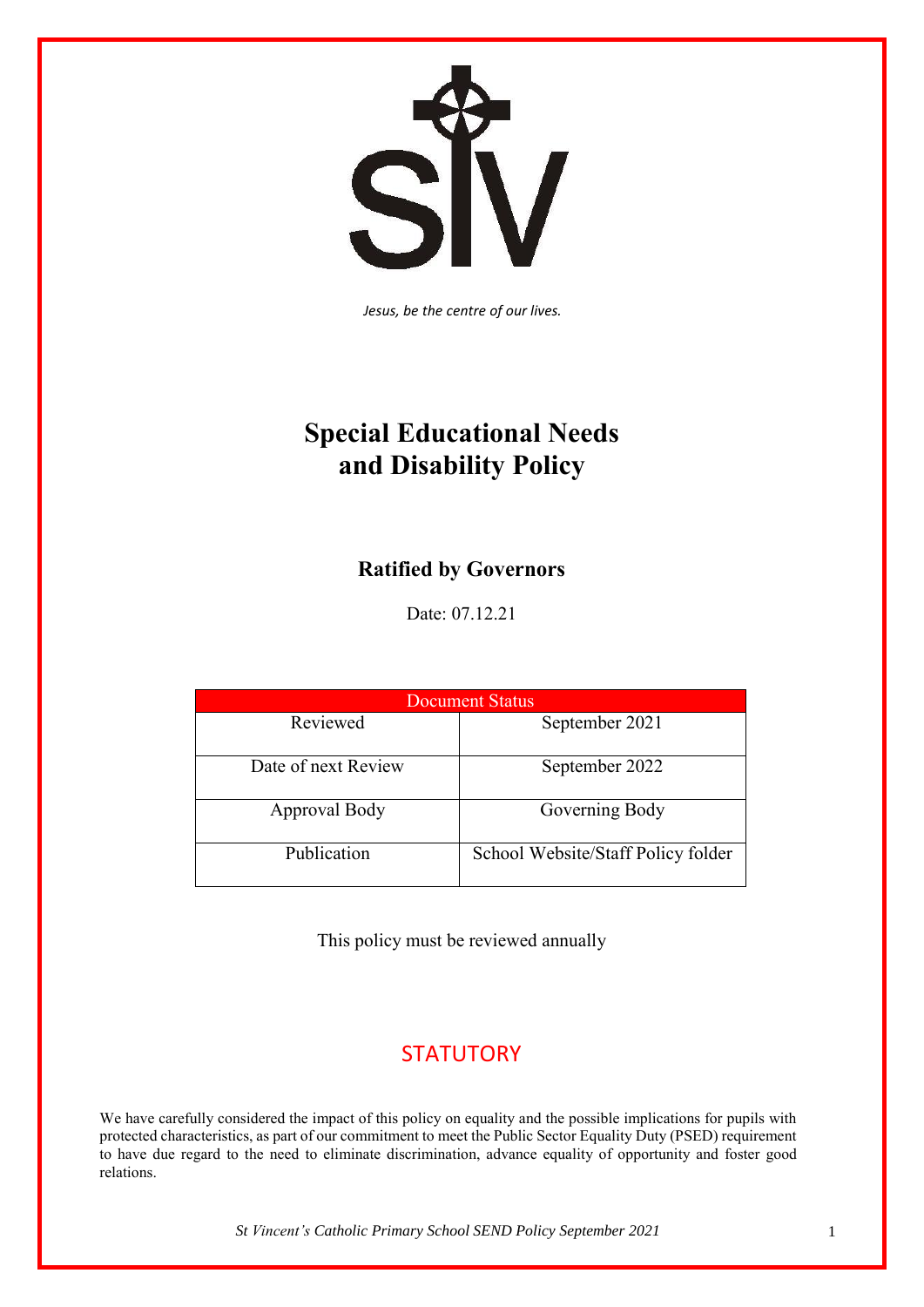

 **St Vincent's Catholic Primary School Special Educational Needs and Disability Policy**



#### **Rationale and Purpose:**

At St Vincent's Catholic Primary School, the mission statement, 'Growing in faith, loving and learning together with Jesus' reflects our belief that every pupil as an individual created in the image of God and therefore deserves the very best life chances.

Our mission statement underpins our whole curriculum, which is designed to meet the needs of all pupils, including those who are most vulnerable. It has been developed to ensure a broad, balanced and ambitious journey, which builds sequentially on pupils prior knowledge in order to promote deep learning and mitigate against social disadvantage, by addressing any gaps in skills, knowledge and experience.

#### *For nothing is impossible with God (Luke 1:37) and with God all things are possible (Matthew 19:26)*

#### **Aims and Objectives**

This policy should be read in conjunction with other key school policies.

All class teachers are teachers of children with Special Educational Needs and/or Disabilities (SEND) and are responsible through first quality teaching for meeting their needs with the advice and support of the school's SENCo, learning support staff and external professionals.

The aims and objectives of this policy are:

- to create an environment in which all pupils feel happy, and are valued members of our Christian community, who are included in the life of the school;
- to enable all children to have full access to all elements of the school curriculum;
- to work in partnership with parents to ensure that pupils' Special Educational Needs and/or Disabilities are identified and assessed and that strategies are developed to meet those needs, whilst providing a secure environment for the children's educational, spiritual and emotional development;
- to make clear the expectations of all partners in the process by clarifying roles and responsibilities in accordance with the SEN & Disability Code of Practice 2014;
- to ensure that our children are included in this process;
- to provide equal opportunities and encourage all children to reach their full potential in all areas of experience.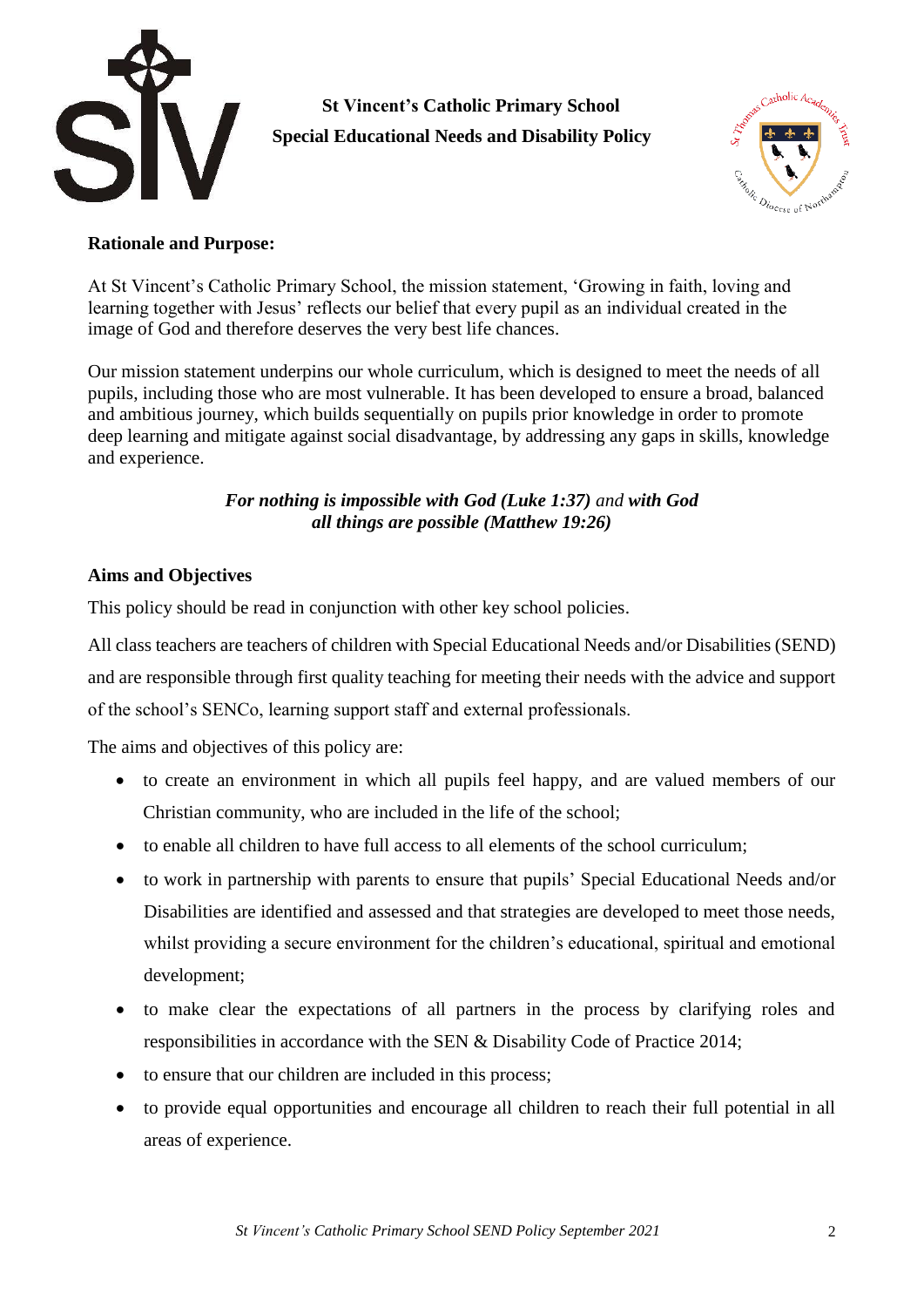The school will provide a caring and sensitive environment in which those children with special educational needs and/or disabilities gain in confidence and develop according to their ability. We have high expectations of all our children and aim to achieve these through the removal of barriers to learning and participation. Through appropriate curricular provision, we respect the fact that children:

- have different physical, educational, emotional and behavioural needs and aspirations;
- have different learning styles and require different strategies for learning;
- acquire, assimilate and communicate information at different rates;
- need a range of different teaching approaches and experiences.

Teachers respond to children's needs by:

- providing support for children, initially through the differentiated curriculum or, if appropriate, through an Education, Health Care Plan/Personalised Learning Support Plan or through other intervention strategies;
- planning to develop children's understanding through the use of all available senses and experiences;
- planning for children's full participation in learning and in physical and practical activities;
- helping children to manage their behaviour and to take part in learning effectively and safely;
- helping individuals to manage their emotions, particularly trauma and stress, and to take part in learning.

# **Definition of Special Educational Needs and/or Disabilities:**

The Special Educational Needs and Disabilities Code of Practice (2014) defines a child or young person has SEND, if they have a learning difficulty or disability which calls for special educational provision to be made for him or her.

A child or young person has a learning difficulty or disability if he or she:

- has a significantly greater difficulty in learning than the majority of others of the same age. They may require additional resourcing over and above that which is normally provided by a mainstream school
- has a disability which prevents or hinders him or her from making use of facilities of a kind generally provided for others of the same age in a mainstream school.

The Equality Act (2010) defines a child as having a disability if they have a physical or mental impairment which has a long-term and substantial adverse effect on their ability to carry out normal day-to-day activities.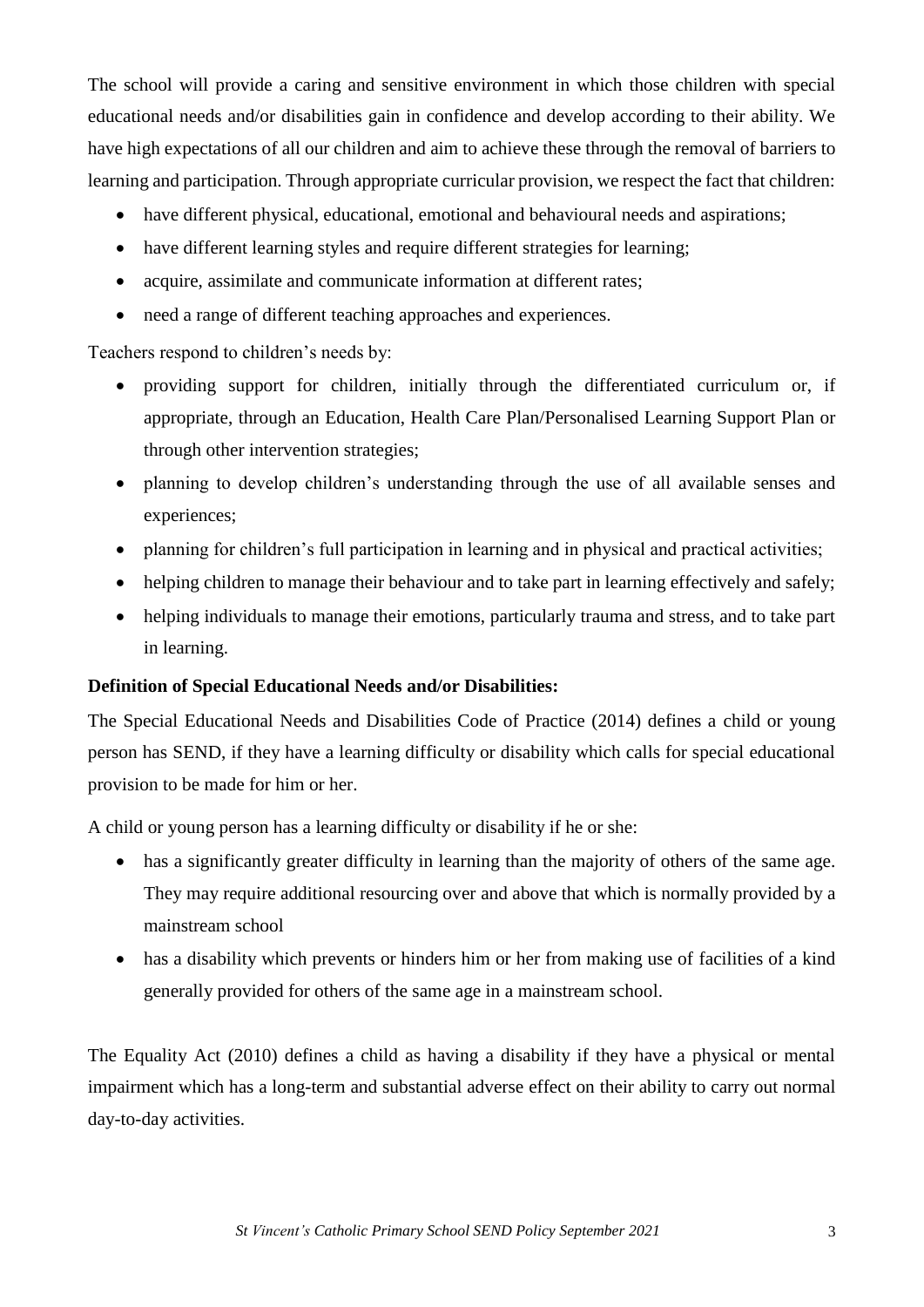These pupils will have specific targets, which aim to meet their needs. These targets will be detailed in an Education, Health Care Plan/Personalised Learning Support Plan and the vast majority of needs will be met from within the school's own learning support provision.

Needs will be identified at an early stage and monitored. The criteria for identifying children is based upon teacher assessment, parent's views and advice from other professionals.

#### **Special Educational Need and/or Disabilities Provision:**

In line with the SEND Code of Practice 2014 when reviewing and managing special education and disability provision there are four broad areas of need: Communication and interaction, Cognition and learning, Social, emotional and mental health difficulties and Sensory and/or physical needs. This policy works alongside and in conjunction with the 'Local Offer' offered by Luton Borough Council Local Authority and various other school policies including Teaching & Learning, Behaviour & Discipline, Care & Control, Disability & Equality, Pupil Premium, Attendance and Safeguarding.

A pupil has SEND where their learning difficulty or disability calls for special educational provision different from or additional to that normally available to pupils of the same age. Making high quality teaching available to the whole class is likely to mean that fewer pupils will require such support.

Assessment of pupil's current skills and levels of attainment on entry are assessed and this builds on information from previous settings and key stages where appropriate. Progress is carefully monitored through regular assessments and this helps to identify pupils making less than expected progress given their age and individual circumstances.

This can be characterised by progress which:

- is significantly slower than that of their peers starting from the same baseline
- fails to match or better the child's previous rate of progress
- fails to close the attainment gap between the child and their peers
- widens the attainment gap.

#### **Graduated Approach to SEND support - Assess, Plan, Do, Review:**

When a teacher/parent has concerns about a child, these concerns will be discussed with the SENCo. Concerns may take a range of forms:

- a child may be failing to make progress in a particular area or in all areas despite a differentiated curriculum.
- assessments may indicate a learning difficulty.
- A child's behaviour may be the cause of concern.
- a child may need adaptations to the curriculum/environment due to a physical need/disability.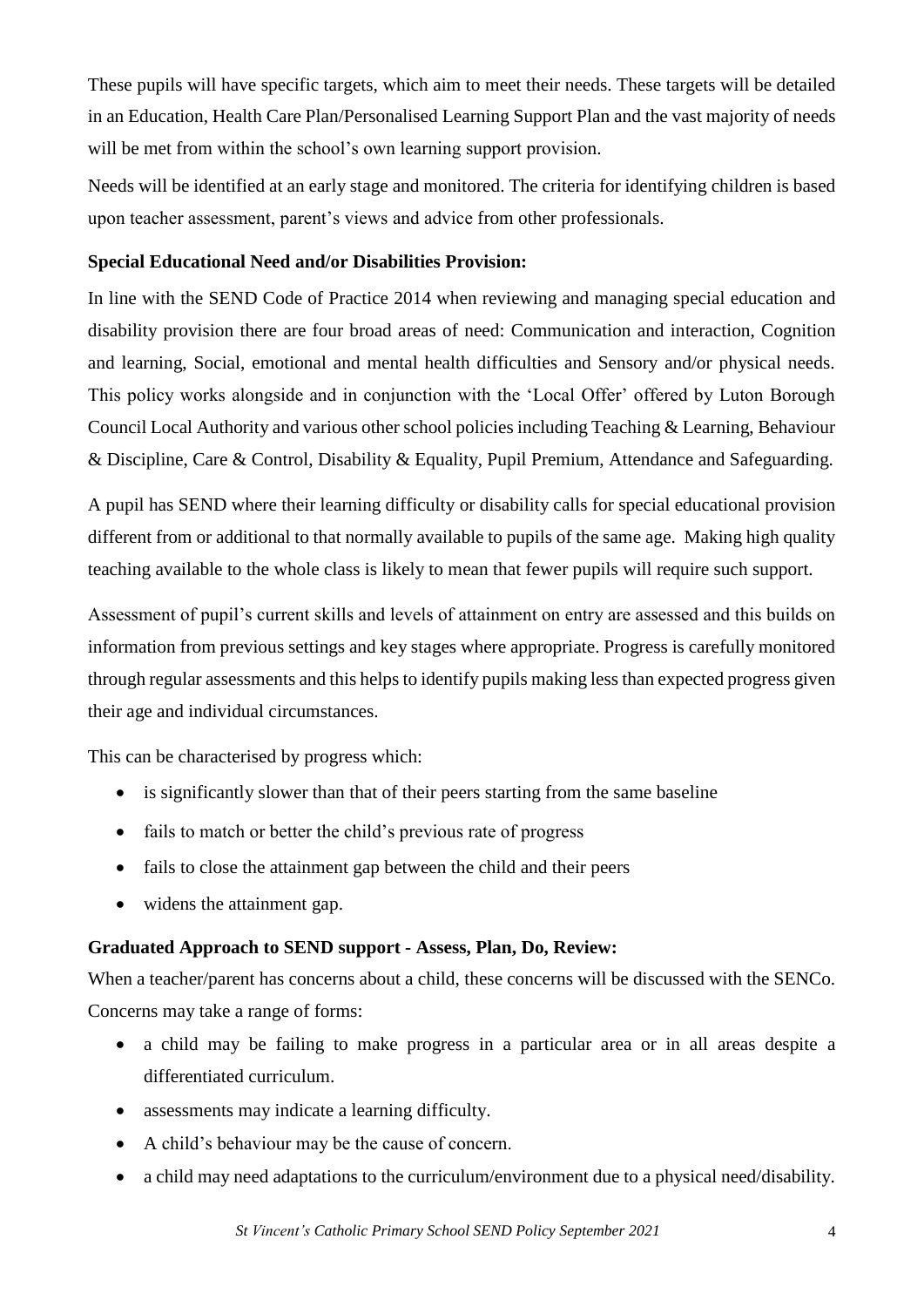The SENCo and teacher will decide on a course of action. This may be a strategy to be implemented in the classroom, or identify appropriate interventions to secure better progress.

Any action or intervention will be discussed with the parents either immediately or at the next Parents' Consultation Meeting.

If the initial concern continues despite the action taken then the class teacher, in consultation with the SENCo, offers interventions that are different from or additional to the school's usual working practices. These will be outlined in a Personalised Learning Support Plan (PLSP). Parents are invited to attend a meeting with the class teacher to discuss the intended outcomes and how they too can help their child. The Personalised Learning Support Plan is reviewed regularly with parents in order to identify the next stage of action.

Where a pupil continues to make less than expected progress, despite support and interventions that are matched to the pupil's area of need, the school will involve external specialists to offer advice and further support. Parents are always involved in any decision to involve external support.

If the child continues to demonstrate significant cause for concern, a request for an Education, Health and Care needs assessment may be made to the Local Authority (LA). This request may be made by the school in consultation with the parents, or directly by the parents. In either case a range of written evidence about the child will support the request.

Following an Education, Health Care needs assessment an Education, Health Care Plan (EHC) may be issued. Parents and the child/young person will be consulted throughout the process of assessment and production of an EHC plan. The needs of the individual child and young person, sits at the heart of the assessment and planning process. Formal reviews of the EHC plan must take place at least annually.

Strategies to support children at all stages will usually be implemented within the classroom, although some additional support, as indicated in a Personalised Learning Support Plan may be provided on an individual or small group basis with support staff or other SEND teachers.

Termly School Liaison Meetings are held to build on existing good practice and to provide collaborative working between a range of key professionals in order to support children in our school, which is effective and outcome driven.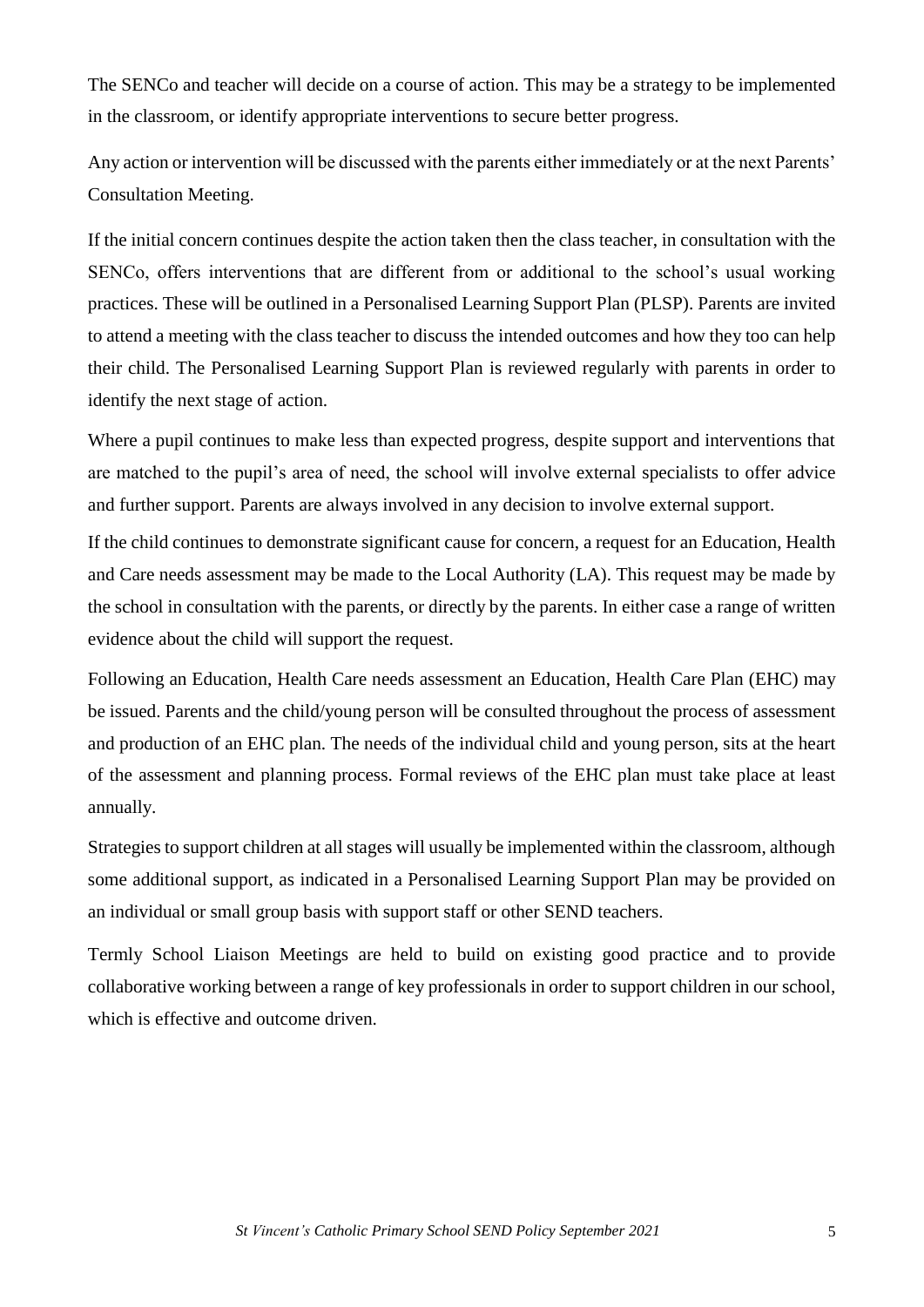#### **Roles &Responsibilities:**

It is the role of the SENCo to:

- oversee the day-to-day operation of the school's SEND policy in consultation with the Head teacher;
- co-ordinate the provision for, and manage the responses to, children's special needs;
- liaise with the relevant Designated teacher where a looked after pupil has SEND;
- advise on the graduated approach to providing SEND support;
- advise on the deployment of the school's delegated budget and other resources to meet pupils' needs effectively;
- liaise with parents of pupils with SEN and/or disabilities;
- be a key point of contact with external agencies;
- liaise with staff at pre-school settings, nursery and high schools to ensure smooth transition of children with special needs and/or disabilities from one phase to the next. This could include additional transition arrangements in consultation with pupils and their parents;
- ensure that appropriate transition takes place between year groups for pupils with special educational needs and disabilities;
- support and advise colleagues and contribute to the professional development of all staff;
- ensure that the school keeps the records of all pupils with SEND up to date;
- monitor and evaluate the special educational needs and/or disabilities provision and report to the governing body through the link governor;
- work with the head teacher and school governors to ensure that the school meets its responsibilities under the Equality Act (2010) with regard to reasonable adjustments and access arrangements.

The SENCo is Mrs.Sarah Ball.

#### **Access to the curriculum:**

All children have an entitlement to a broad and balanced curriculum, which is differentiated to enable them to:

- understand the relevance and purpose of learning activities;
- experience levels of understanding and rates of progress that bring feelings of success and achievement.

We recognise that other children may have special needs and/or disabilities.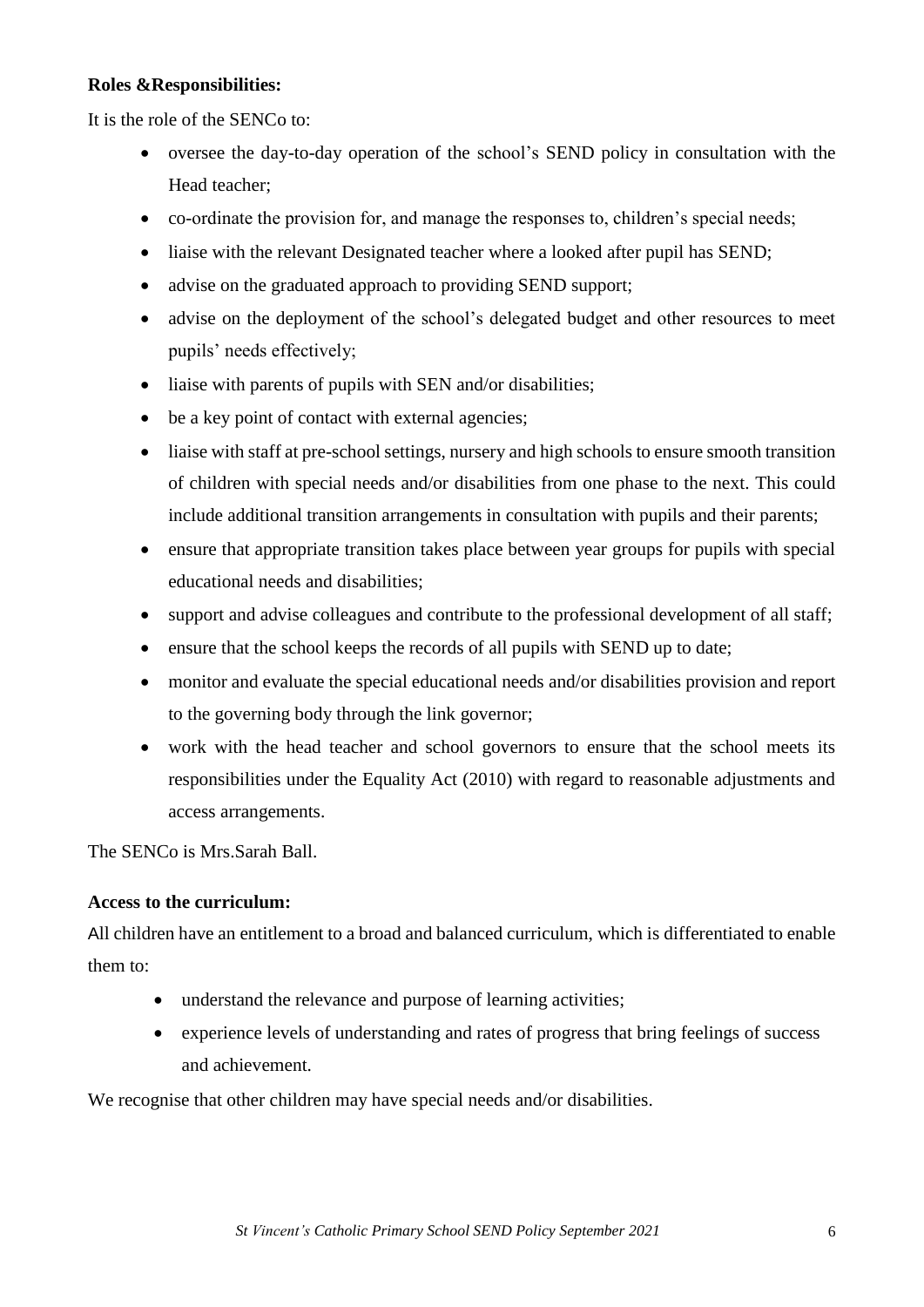#### **More Able pupils**

More able children may also have Special Educational Needs and/or disabilities and these needs are deemed to be of equal importance.

#### **Children with English as an additional language**

Children for whom English is not their first language may also have special needs. These children are supported to ensure that they acquire the necessary language skills to enable them to fully access the curriculum. This support will be in class or sometimes through withdrawal groups. Teachers are aware of the needs of EAL children and will adapt their teaching style appropriately.

As a school, we emphasise the importance of ensuring that EAL children are given work appropriate to their ability but with modifications to take account of their less familiarity and confidence with the English language.

Teachers use a range of strategies to meet children's special educational needs. Lessons have clear learning objectives; work is differentiated appropriately, and assessment is used to inform the next stage of learning.

Personalised Learning Support Plans are used as a small-steps approach to enhance the provision that we make in school. By breaking down the existing levels of attainment into finely graded steps and targets, we ensure that children experience success in their learning. This tool is used to engage children in positive discussions about their learning, their needs and strategies they could use to support them to access the curriculum.

We support children in a manner that acknowledges their entitlement to share the same learning experiences that their peers enjoy. Wherever possible, we do not withdraw children from the classroom. There are times, though, when to maximise learning, we ask the children to work in small groups, or in a one-to-one situation outside of the classroom.

#### **SEND Funding:**

SEND funding is allocated to the school by the Local Authority via the formula budget. Additional funding is also allocated for children who have an EHC plan. The funding is used to provide children with SEND the extra resources required to meet their individual learning needs. This may include employing teaching assistants and purchasing specialist teaching materials.

#### **Role of the Governing Body:**

The governing body has due regard to the Code of Practice and the Disability Discrimination Act when carrying out its duties toward all pupils with special educational needs.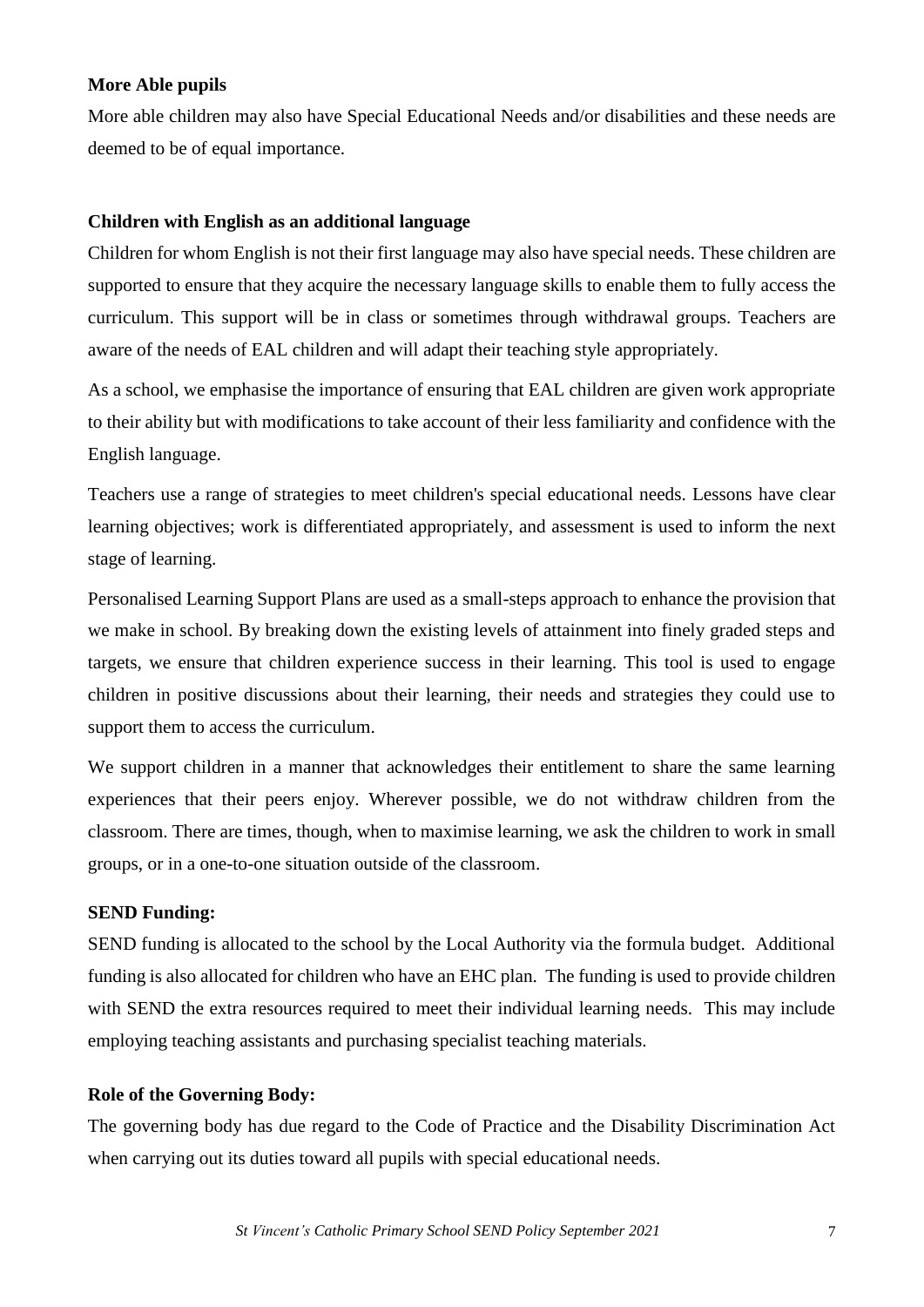The governing body has identified a governor to have specific oversight of the school's provision for pupils with Special Educational Needs and/or Disabilities. The SEND governor ensures that all governors are aware of the school's SEND provision, including the deployment of funding, equipment and personnel.

The SEND governor is Mr Ed Roddis.

The SENCo reports termly to the Governing Body and annually reviews the schools' policy in consultation with the Head teacher.

The school welcomes the opportunity to resolve all concerns through discussion of the issues at the widest level. Should parents be concerned about any aspect of their child's Special Educational Need and/or Disability they should contact the Class Teacher or the SENCo, in the first instance, and then the Head teacher. The formal complaints procedure is to put any complaint in writing to the Governing Body.

#### **Working in partnership with Parents:**

Parents have much to contribute to our support for children with special educational needs and/or disabilities. The school works closely with parents in the support of those children, encouraging an active partnership through ongoing dialogue, joint planning and responsibility. The home-school agreement is central to this shared approach to education.

Parents are consulted regularly and encouraged to participate in their child's educational development. Termly meetings are held to share the progress children have made against individual targets and any external support or intervention is discussed and agreed. Reports from outside agencies are shared with parents and outside agencies will meet with parents if requested. When a decision has been made to apply for an Education, Health Care needs assessment. Parents are encouraged to make written contributions and to attend annual reviews when a child has a statement or EHC plan.

Confidentiality will be respected at all times. In accordance with whole school policies all staff will respect the confidentiality of all information relating to pupils and their families. All staff will implement confidentiality with regard to information and policy decisions taken by the Governing Body.

# **Working in partnership with Children:**

In our school all children are encouraged to take responsibility and to make decisions. Children are involved at an appropriate level in setting targets and are encouraged to make judgements about their own performance.